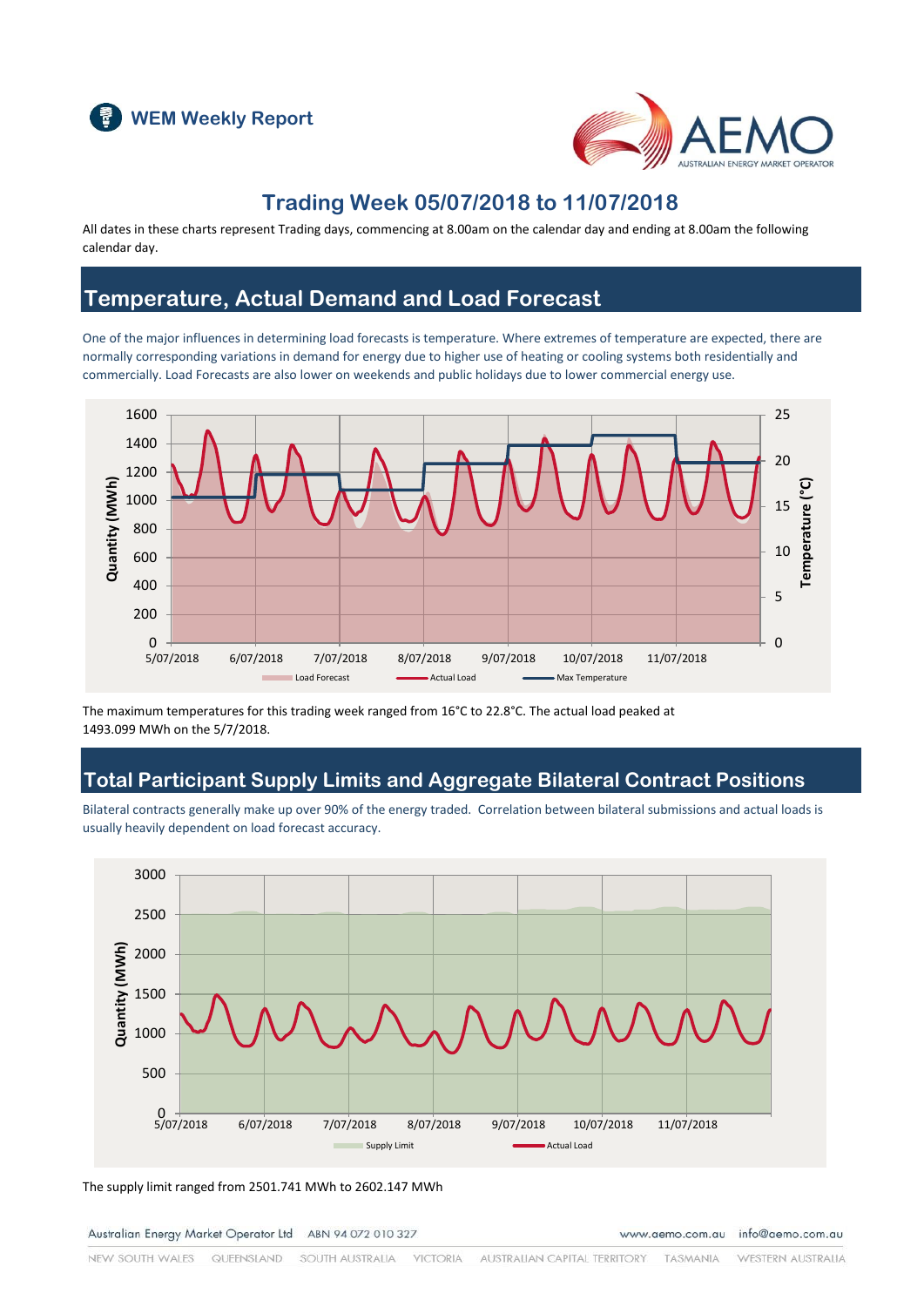### **Net Balancing Market Trades**

Bilateral contracts and STEM trading are generally based on the forecast energy requirements of Participants. When the forecast requirements are higher or lower than the actual requirements for a day, this Market energy must be bought and sold in the balancing mechanism. This graph shows the estimated net balancing trades.



The majority of the balancing activity this week occurred within Balancing Demand. The maximum balancing demand for the week reached 237.4385 MWh on the 7/7/2018. The maximum balancing supply for the week reached -169.244 MWh on the 10/7/2012.

## **Total Traded Energy**

This chart represents a comparison between the total net energy that is traded in Bilateral Contracts, the STEM and the balancing mechanism. Balancing Supply represents cases in which the total contract position is greater than the demand and customers must supply energy back to balancing. Balancing Demand represents cases in which the total contract position is less than the demand and customers must purchase energy from balancing.



Total balancing supply equalled -7737.711 MWh whereas total balancing demand equalled 11753.541 MWh. The Total STEM Traded quantity was 13482.419 MWh, with the STEM Clearing Quantity ranging between 8.046 MWh and 106.347 MWh.

Australian Energy Market Operator Ltd ABN 94 072 010 327

www.aemo.com.au info@aemo.com.au